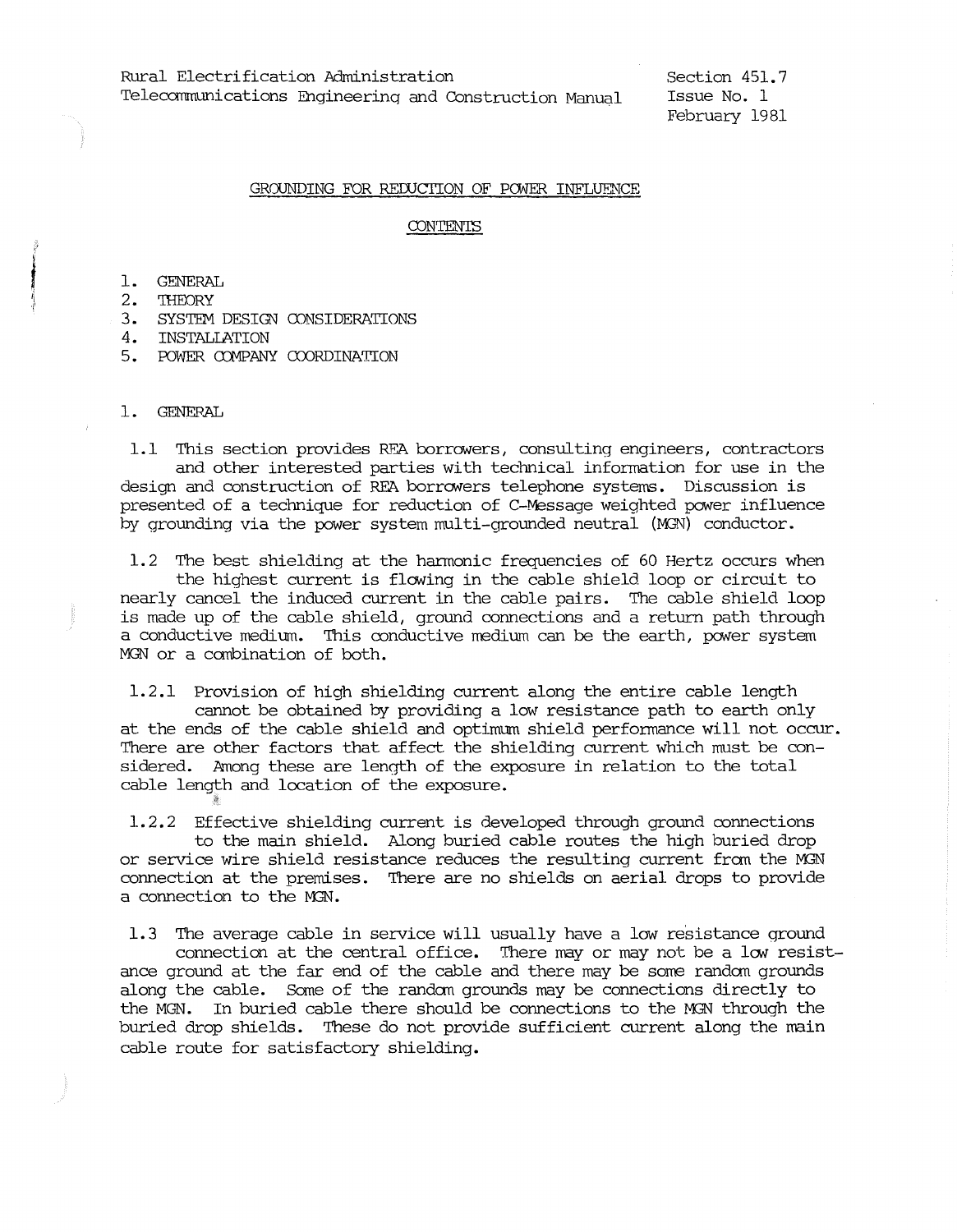1.3.1 It is probable that the majority of the cable shield ground connections along existing cable have been installed primarily because of requirements in the National Electrical Code, National Electrical Safety Code and local ordinances. This means the ground systems are the result of safety considerations with minimum attention to noise and protection. While these random unplanned ground connections do provide some measure of equipment protection and noise immunity there is a question relative to their overall effectiveness in noise reduction.

1.3.2 There is a need to provide a grounding system based on planned connections which will provide for both good protection and noise performance in a telephone system. This system should conform with the requirements of the electrical codes mentioned in paragraph 1.3.1.

ţ.

1.4 There are two factors, noise and protection, which may provide the basis for the design of a cable shield grounding system. Regardless of the primary basis for the design (noise or protection) there will be some benefit to the other. In general, the more stringent grounding requirements for good shielding will provide adequate electrical protection while the reverse may not be true.

1.4.1 Where there is a record of excessive damage to electronic and other equipment a design technique which will improve the cable protection performance is in order. A technique developed for this purpose is presented in TE&CM Section 817, Electrical Protection Through Effective Grounding of Cable Shields.

1.4.2 When there is high pcwer influence a design technique which will reduce the magnitude of the pcwer influence should be considered. A technique for accomplishing this goal is discussed in the practice. The design steps are quite simple and do not involve any mathematical calculations. This factor wakes it especially valuable to smaller companies that do not maintain an engineer on their staff.

I 1.5 Application of this grounding technique is not recommended when the pcwer influence exceeds 95.0 dBrnc after the continuity of the cable shield has been verified from end to end. The technique for checking shield continuity through shield current measurements as discussed in TE&CM Section 451.2, Paragraph 5, is recomnended for this purpose. Power influence of this magnitude suggests the problem may be due to sane abnormal condition in the pcwer system.

1.6 This grounding technique is not presented as a solution to every noise problem. It is a proven tool to be used where it appears to be the best option among those considered. Where it has been applied reductions in pcwer influence from 3 to 15 dBrnc have been achieved.

2. THEORY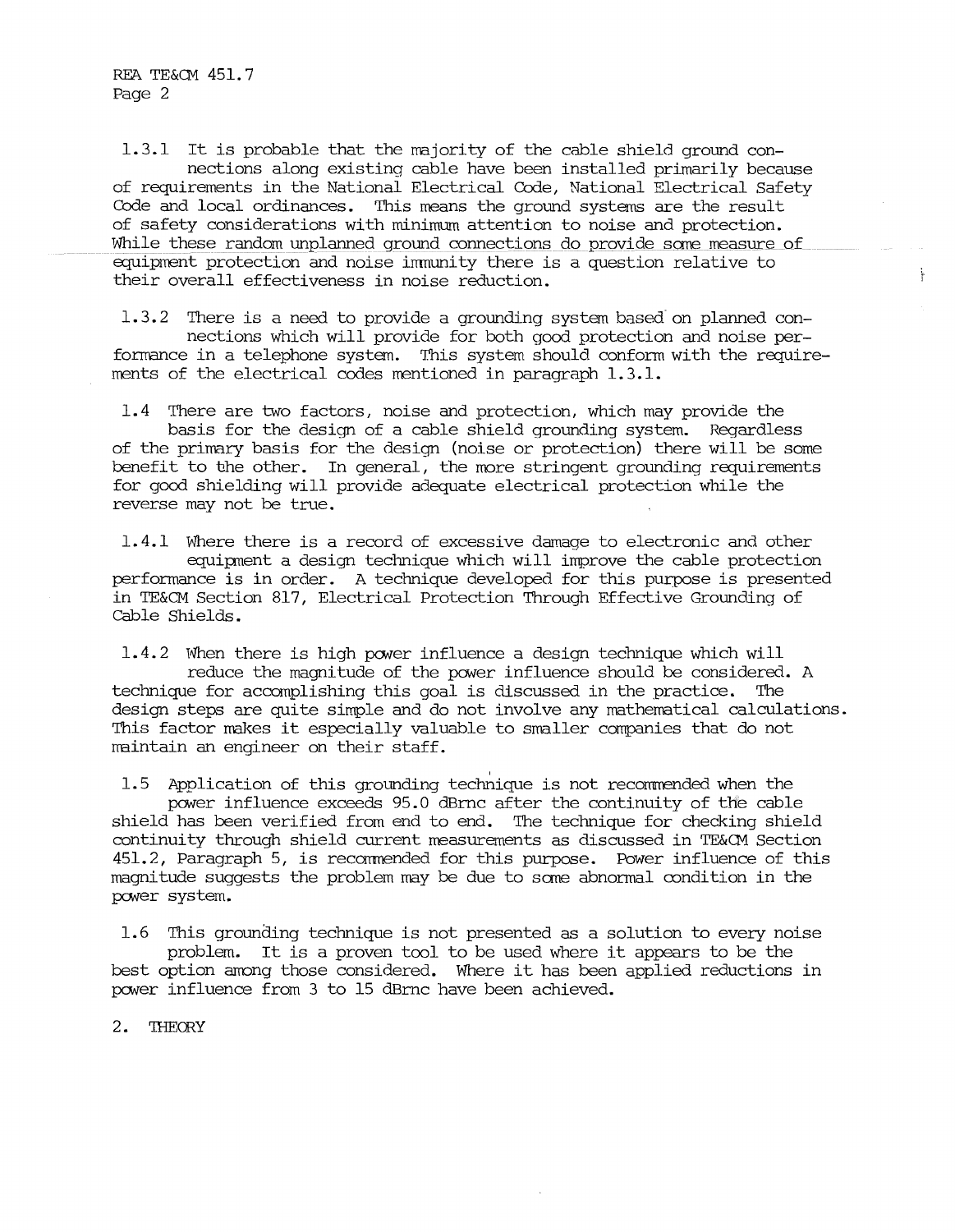REA TE&CM 451. 7 Page 3

2.1 The basic theory for this grounding technique is that maximum shielding of C-Message weighted power influence occurs only in that length of cable where the induction takes place. Any unshielded residual power influence will not be further reduced elsewhere along the cable. The maximum shielding effficiency occurs when the highest possible induced current is flowing in the cable shield circuit in that length of cable where the induction is present. The lowest resistance shield loop which will produce the current is provided when the power system multigrounded neutral conductor is used to canplete the circuit.

2.2 A simplified illustration of a parallel power and telephone system

will aid in understanding the theory of grounding for noise reduction. In Figure 1 a telephone cable is shown extending from a central office to its end in the field. The cable shield is grounded at each end. There is a power line parallel to the telephone cable extending frcm the central office end to a point one half way toward the end of the cable.



2.2.1 Induction will occur only along the portion of the cable which is parallel to the power system. With the shield grounded only at the ends a current  $(I_S)$  will flow along the entire length of the cable shield. The maximum harmonic frequency shielding resulting from this current flow will occur within the limits of the parallel between the two systans. It is only in this area that voltage is being induced in the cable pair and the near 180° phase difference will exist between the induction from the power system and that from the shield circuit.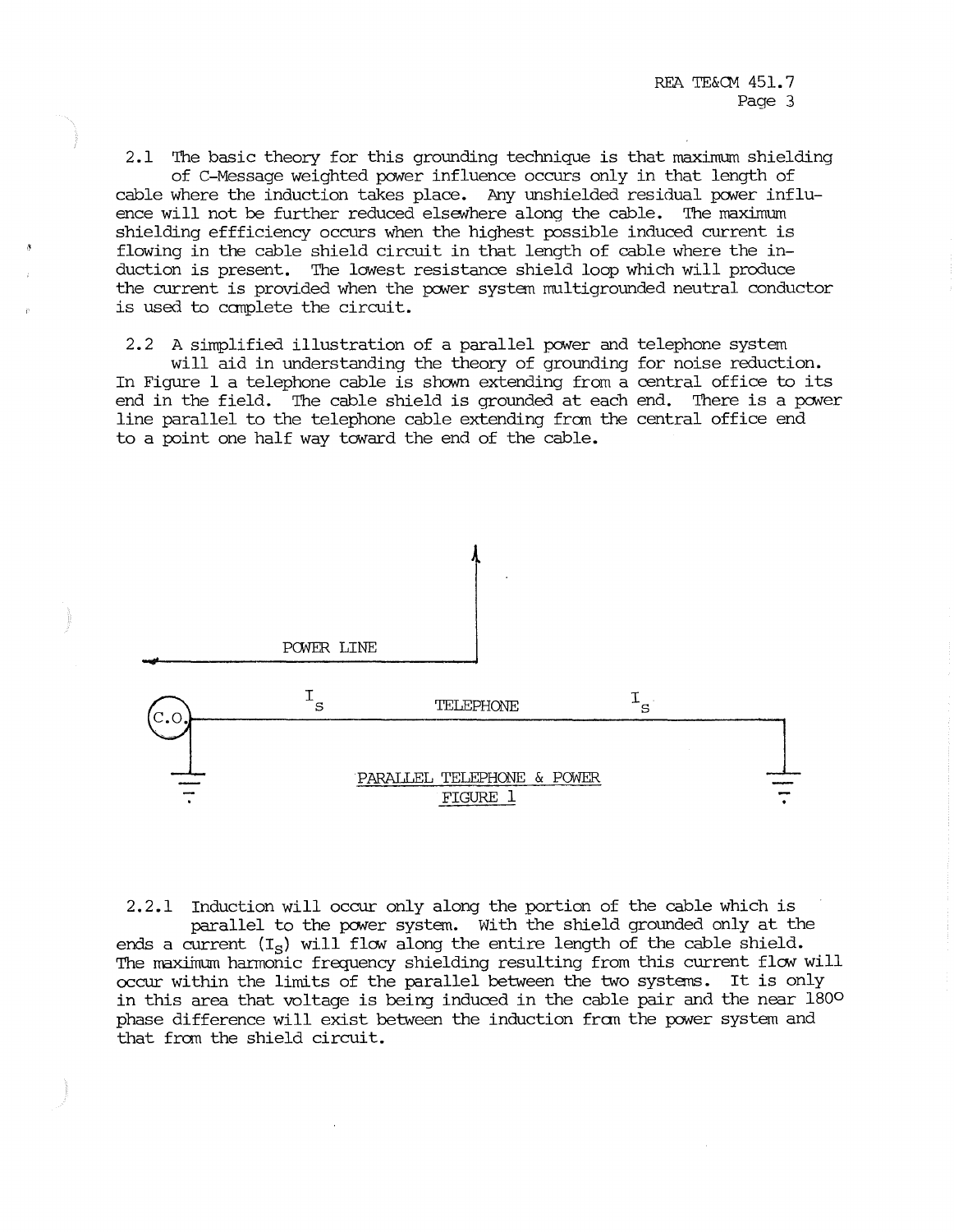2.2.2 Current will flow in the cable shield circuit at the same magnitude along both cable segments, paralleled and nonparalleled. There is no induction fran the power system along the section where there is no parallel. The voltage induced in the cable pair due to the current flowing in the cable shield will result in a longitudinal noise voltage or power influence since there is no induced voltage on the pair from the power system in this section. This will produce a higher net power influence on the circuit

and a corresponding increase in circuit noise.

2.2.3 This undesirable voltage induction can be eliminated by placing a ground connection at the end of the parallel between the power and telephone systems as shown in Figure 2. There will now be negligible current flowing in the shield along the nonparalleled section of cable. This effectively eliminates this portion of the shield as a source of inductive interference. The shielding current along the length of parallel exposure will be increased resulting in improved hanronic frequency shielding. This is due to the reduction of shield resistance between the two ground points.



2.3 Maximum shield current will flow when there is a very low resistance shield circuit. This occurs when there are direct connections between the main cable shield and the MSN. Figure 3 shows a single exposure length with a ground at each end. These grounds are established with a ground rod, each having a resistance to earth of 25 ohms, with a shield resistance between electrodes of 1.5 ohms. For each volt of induced voltage on the shield there will be a shield current of 19 mA.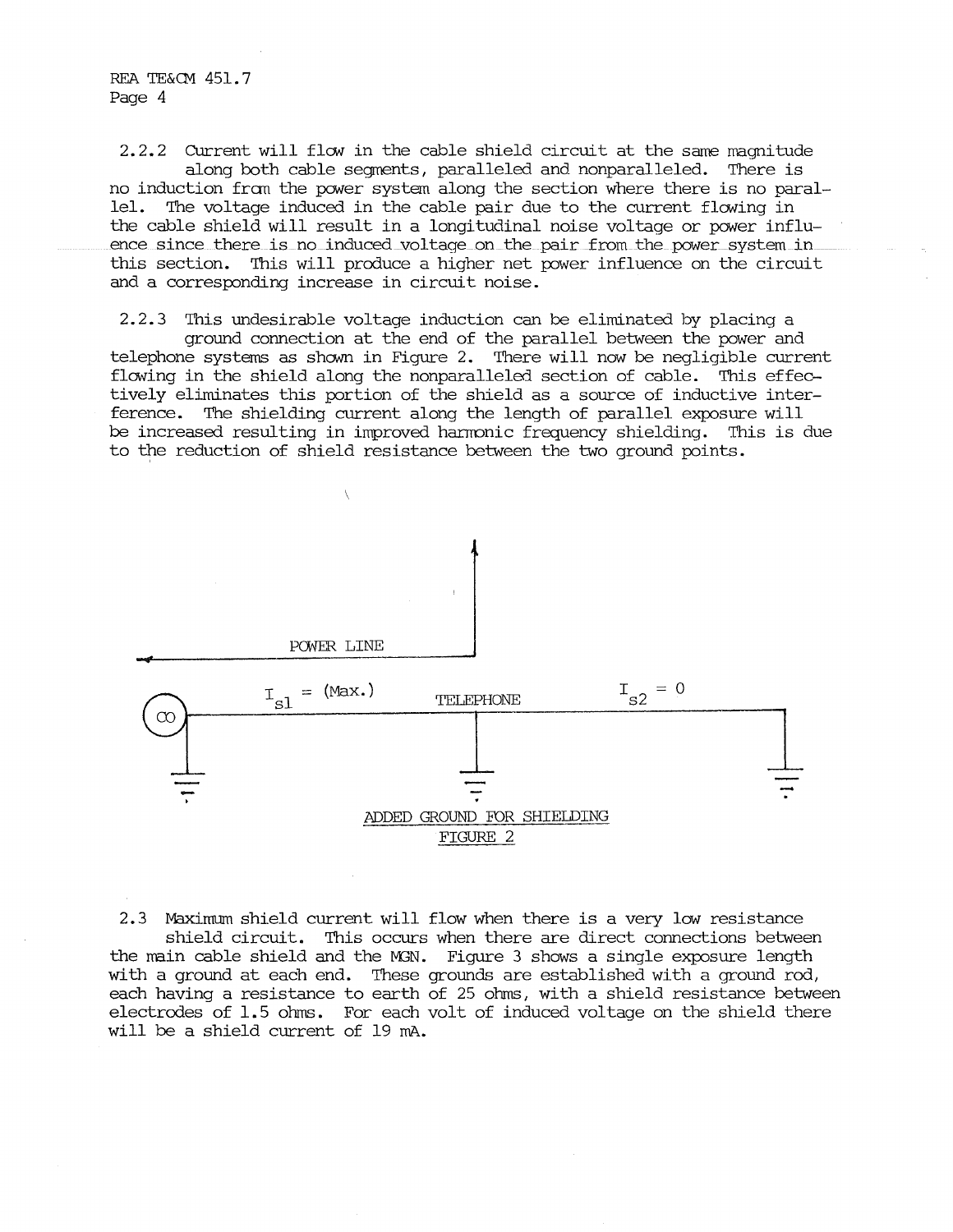

FIGURE 3

2.3.1 Figure 4 illustrates a buried drop located at both ends of the exposure each of which has a shield resistance of 0.5 ohms. These drop shields are connected to the power service neutral at the subscriber end with a neutral conductor resistance between the two connections of 0.5 ohms. The main cable shield resistance is 1.5 ohms as in Figure 3. In this example there will be a current of 333 mA for each volt of induced voltage.

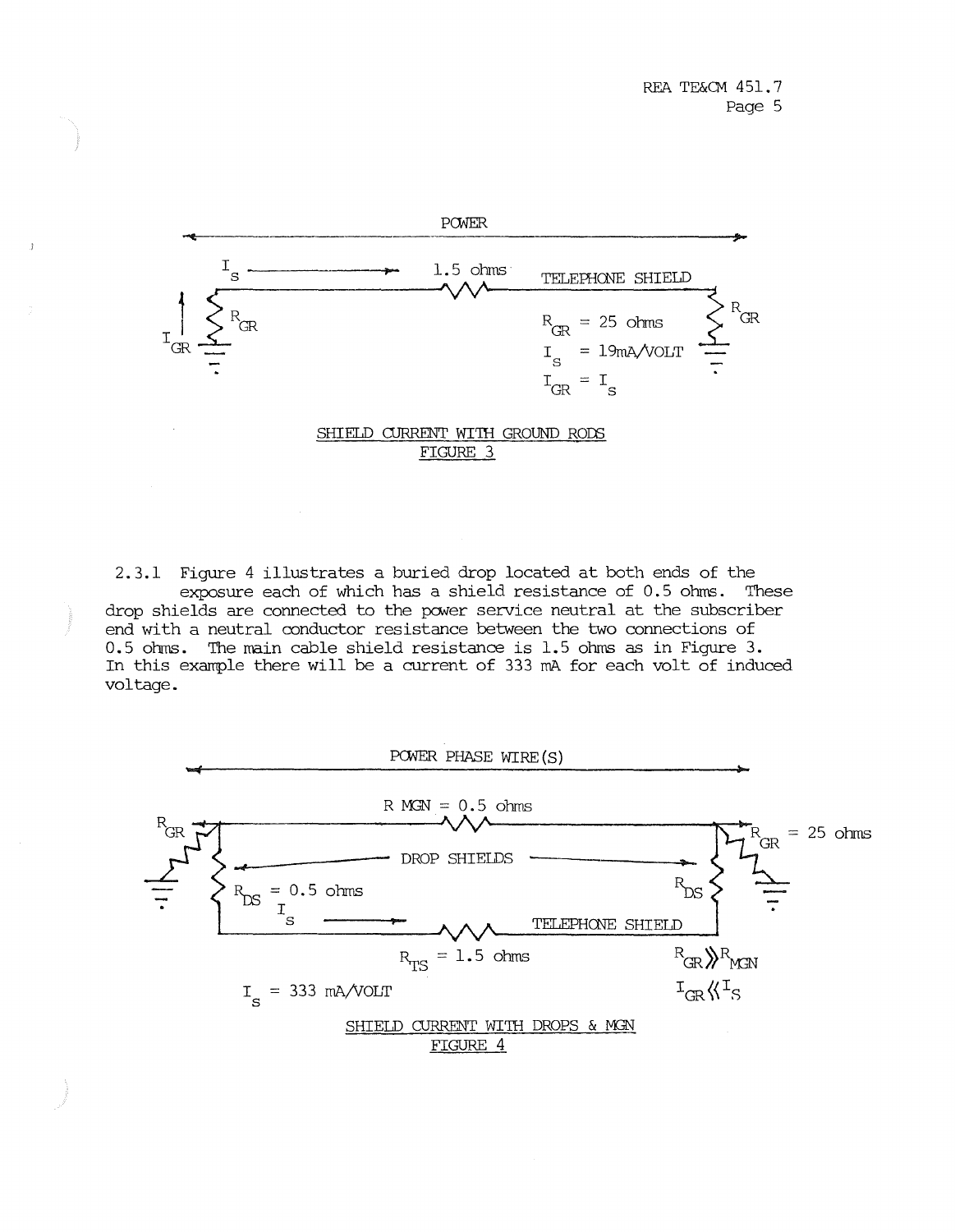REA TE&Q1 451. 7 Page 6

2.3.2 The best condition is where a direct connection is established to the MGN from the main cable shield at each end of the exposure. This is shown in Figure 5. The resistance between the ends of the shield is  $1.5$  ohms and of the MGN conductor is  $0.5$  ohms. For each volt induced on the shield a current of 500 mA will result. This grounding configuration will provide the best harmonic frequency shielding for the cable pairs.



2.4 Figure 6 shows a telephone cable which has a single tap. There is a power line parallel to the telephone cable along its entire length. There is an industrial center located along the power line with two taps located beyond the center and a capacitor bank located between the two taps. Study of this can provide further insight into the theory of grounding for noise reduction.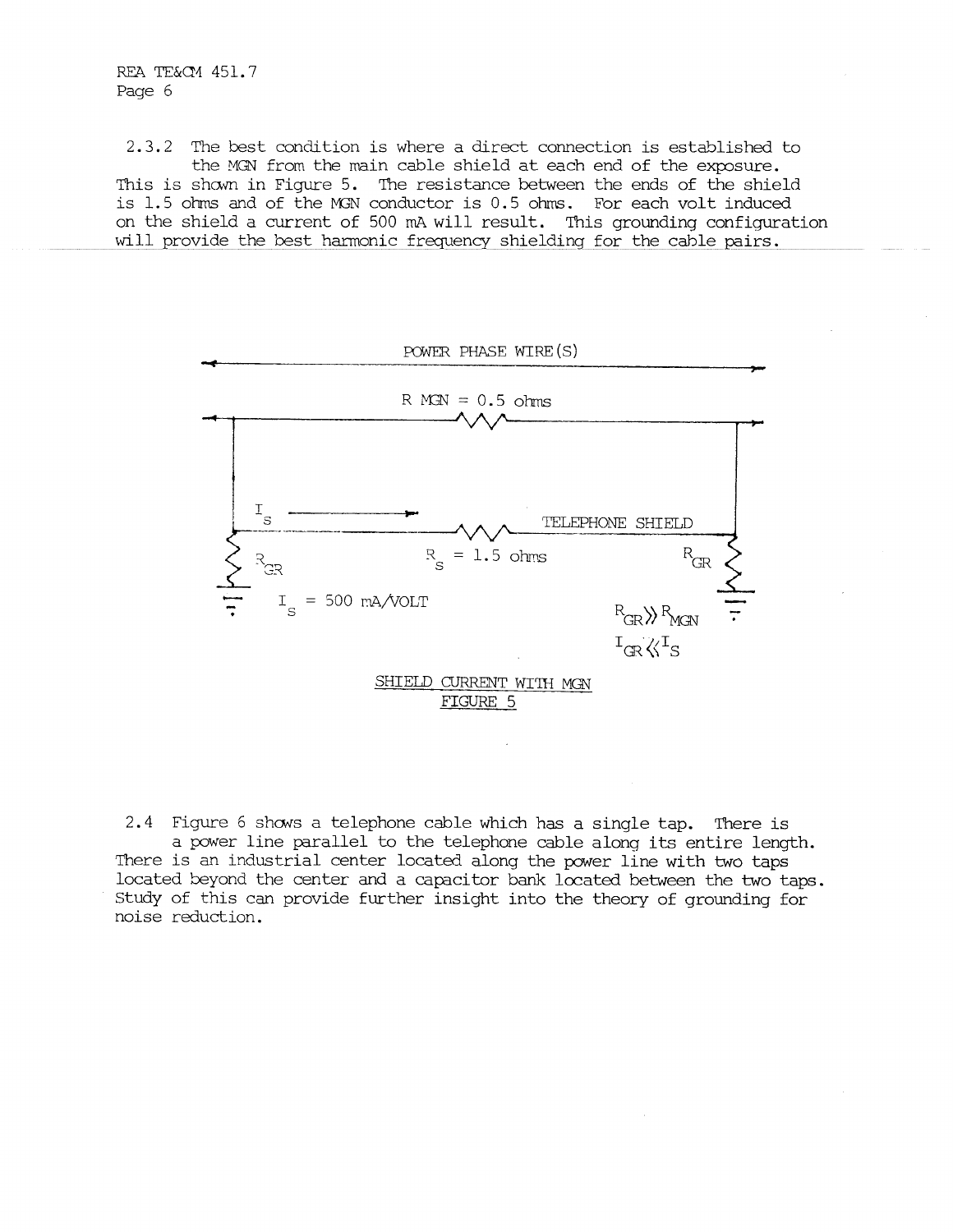

 $2.4.1$  The telephone cable is made up of a 100 pair from the office to a point in the field between the first power line tap and capacitor bank location. At this point it diminishes to a 50 pair cable with a 25 pair tap. There is a ground shown at the central office and at the end of the 50 pair cable. While no ground is shown on the tap cable there would be one or more for protection purposes.

2.4.2 Between the telephone office and the end of the cable there are five identifiable sections of power line. Each of these sections can have a different phase balance and associated magnetic field intensity. There can be different voltage levels induced in the telephone cable parallel to each of these five power line segments. The objective of grounding for noise reduction is to provide the maximum shielding current along each length of cable where the induced voltage from the power line will be essentially the same magnitude.

2.4.3 The objective can be accomplished by establishing an M8N connection at the ends of the five power line segments. A connection at the central office and at the point service is provided to the industrial center as shown in Figure 7 will provide maximum shielding for the first exposure section: Additional connections to the MGN at the location of the first power system tap, capacitor bank, second power system tap and the end of the telephone cable will provide the minimum grounding system. Intermediate connections are advisable where there is a long distance between MGN connections. (See Paragraph 2.4.6).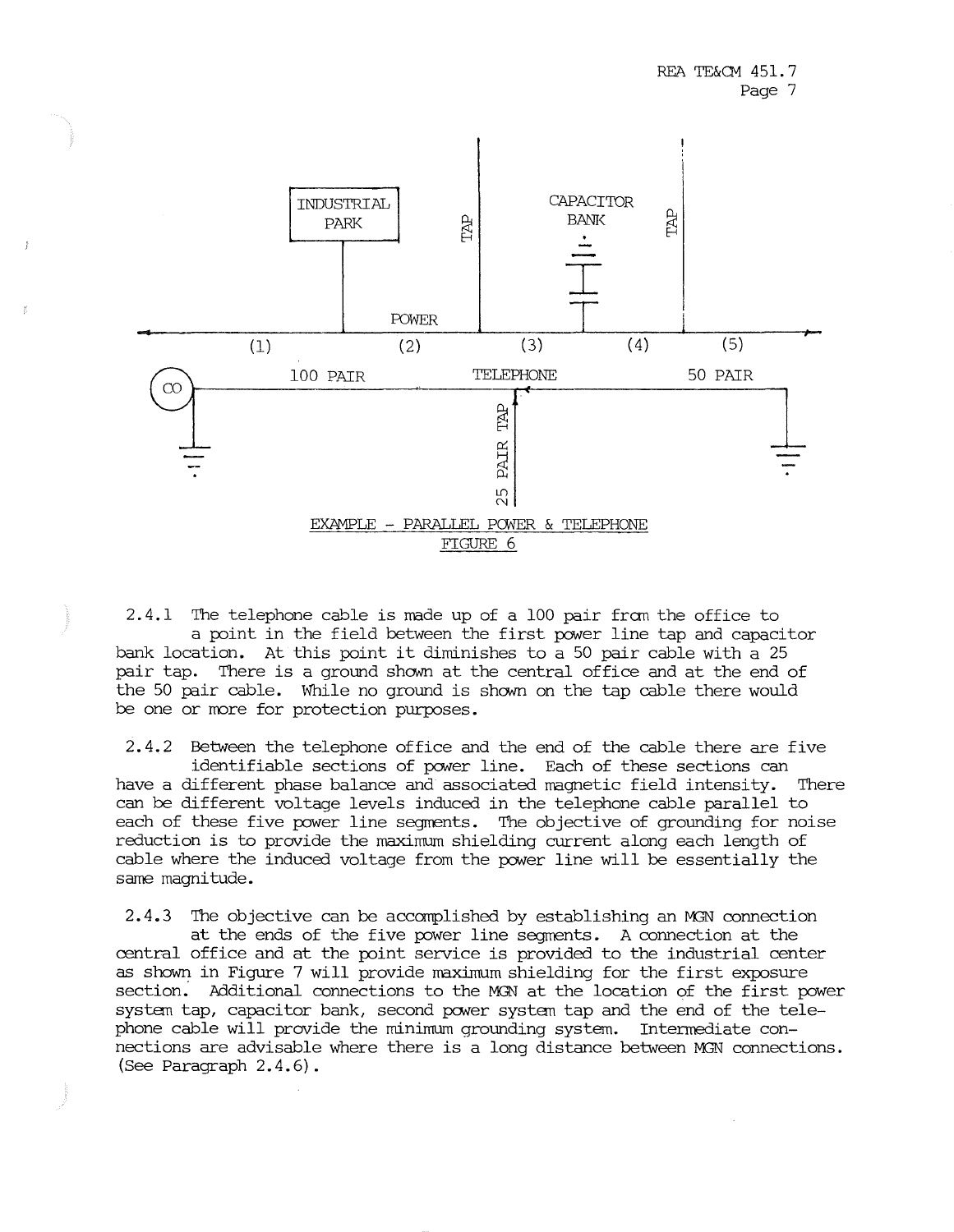

2.4.4 An additional connection should be made to the MGN at the point where the cable changes size and the tap is connected. The two shield resistances will produce different shield currents and for maximum effectiveness should be separated by a M3N connection to provide two shield circuits. It is also desirable to keep current from flowing to the tap shield where it might becane a source of inductive interference.

2.4.5 After all of the connections to the M3N are established each of the five power line segments will be matched with a corresponding cable shield segment by MGN connections. Each shield segment will have maximum shield current for reduction of the power system induced noise in that section. They are shown in Figure 7, as  $I_1$ ,  $I_2$ ,  $I_{3A}$ ,  $I_{3B}$ ,  $I_4$  and  $I_5$ .

2.4.6 Extra connections are shown to the M3N along the first and second exposure lengths. These connections are not essential to the basic design of the grounding system. They are placed when there is a long distance between the two ends of the exposure. If the intennediate MGN connection were not used, a severe noise problan could occur in the event of an open shield circuit due to the resulting unshielded length. The intermediate grounds insure that in the event of an open shield circuit only a short section of unshielded cable will result.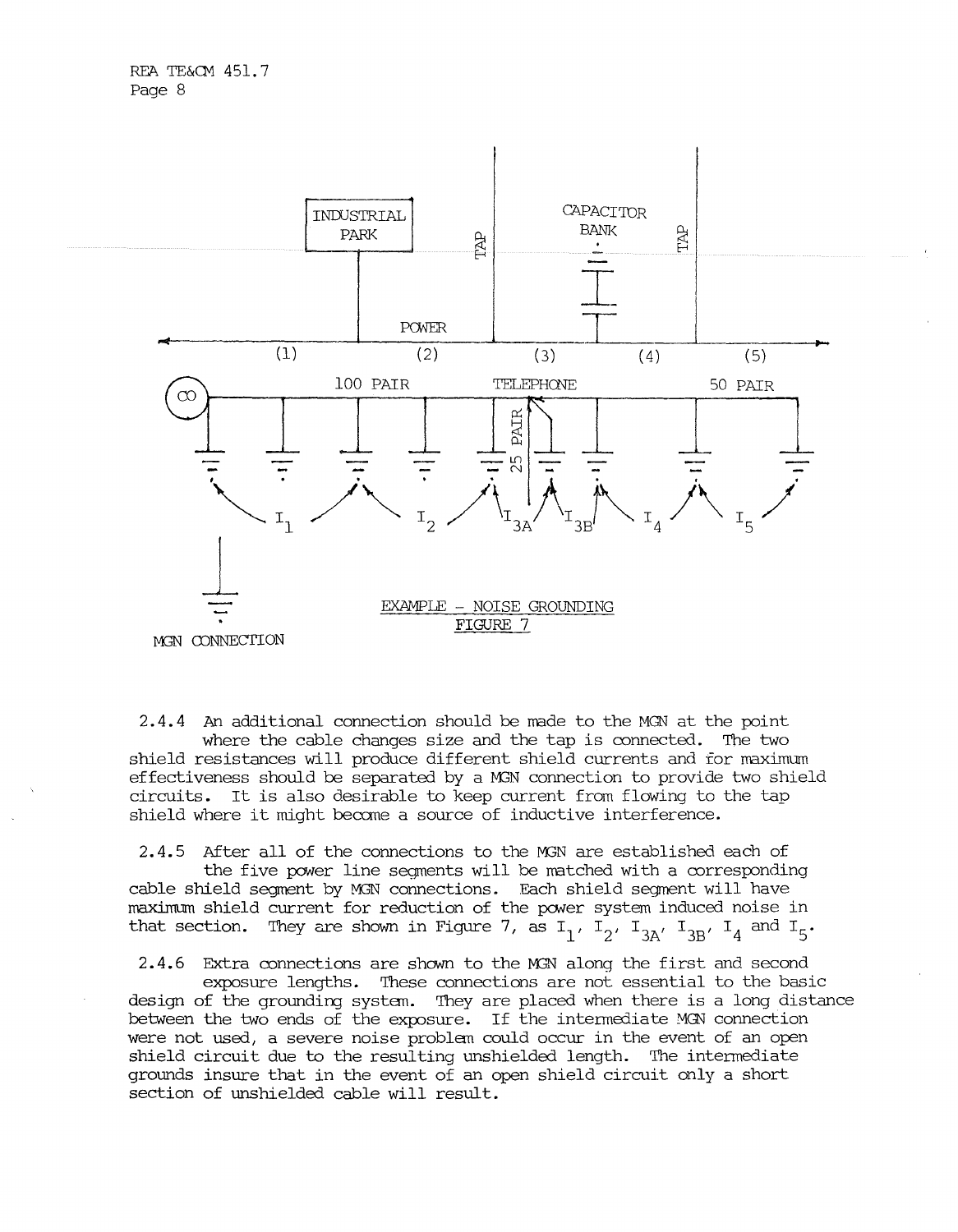#### 3. SYSTEM DESIGN CONSIDERATIONS

3.1 The design of a grounding system for the reduction of C-Message weighted power influence is simple and requires no mathematical calculations. It should require little time to develop the information to implement the design procedure.

3.2 Initial steps should not be undertaken without determining that the telephone cable shield is continuous fran end to end. Travel along the length of the parallel between the telephone and power system. Observe the power system and note any significant changes which could change the magnetic field intensity surrounding the power conductors. These changes could include large transformer banks, capacitor banks, taps, customer service taps with high load demand, and changes in the distance between the systems. Normal residential service taps may be ignored since the loads are small. The location (s) of any change in the number of phases should also be noted such a reduction from three-to two-or one- and fran two-to one-phase.

3.3 At each point of change in the power system the telephone system should be studied. This is necessary to determine what is required to make a connection between the MGN and the cable shield. There are three different types of telephone cable construction each of which requires different considerations.

3.4 Aerial telephone cable in joint construction with the power system will provide the least problems. At each of the points of change in the power line, with few exceptions, there will be a power systan ground connection on the same pole. This provides a convenient connection to the neutral which should already be in place due to electrical code requiranents. There will be a problem, common to all three types of telephone system construction, at points where there is a change in the power system with no existing power systan ground connection. This will be discussed in Paragraph 5.2.

3.5 Where the aerial telephone cable is not in joint construction such as with road separation there are definite problems. The power system ground connections are not readily available for establishing a connection to the M3N conductor. It is still usually possible to provide an acceptable connection between the two systems.

3.5.1 When a power system tap is involved the tap may extend in either direction fran the power line. When the direction is opposite to the telephone cable location there is possibly a telephone tap extending in the same direction. Often there will be a single joint use pole at the point of crossing when the road separation is continued along the tap route. A connection to the MGN can be established at this pole.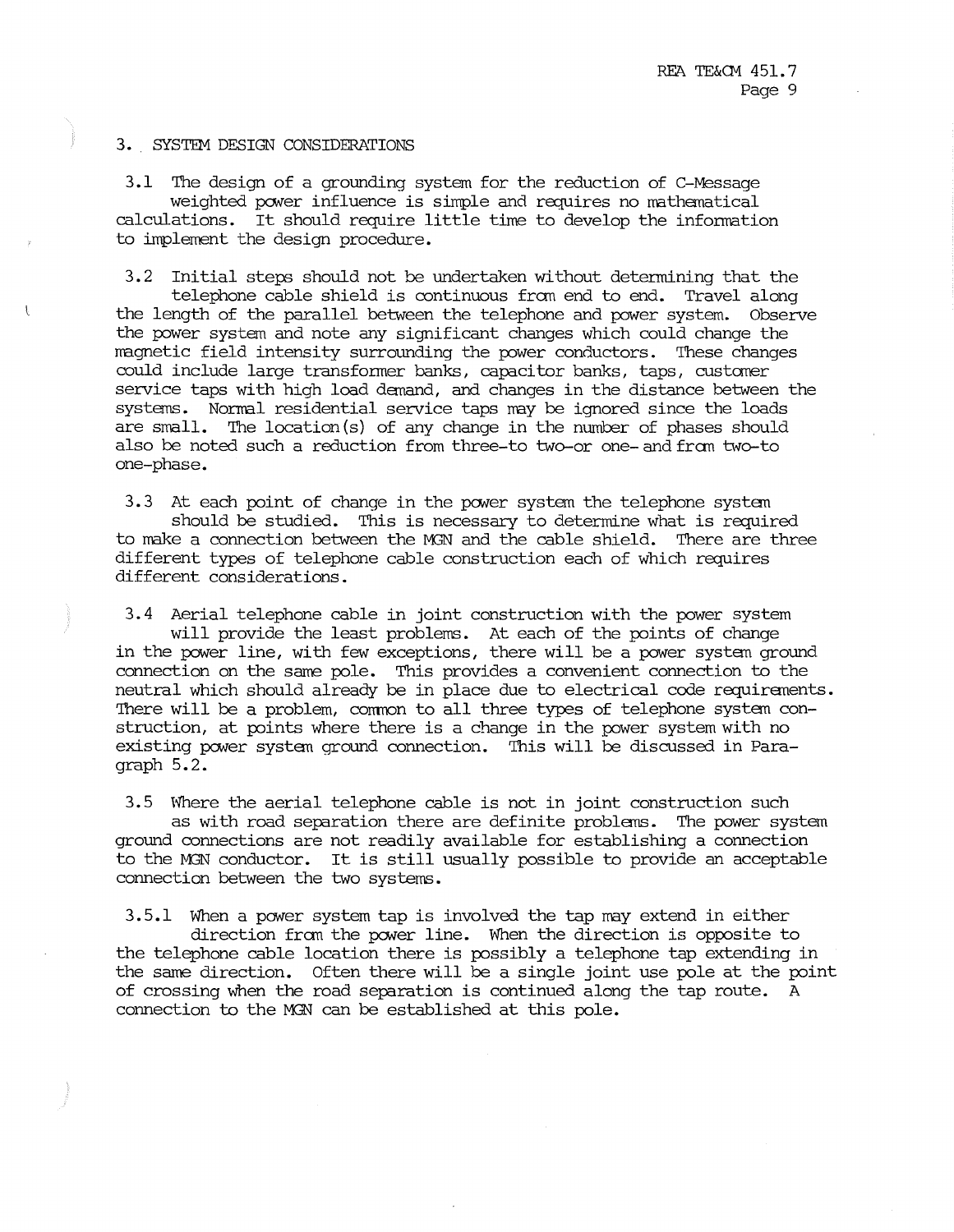3.5.2 There will sometimes be a power service crossing the cable near the tap location with a joint use pole at the point it crosses the telephone cable. Such a pole will provide a location for connection to the power neutral. Since connections at locations other than where the change in the power system occurs will result in degradation of noise grounding system efficiency they should be limited to a maximum distance of 150 meters about (500 feet).

3.5.3 At other locations where power system changes occur there is little possibility of an M3N connection right at the point of change. These would include large transformer banks, capacitor banks, and locations where significant changes in separation occur. As discussed in Paragraph 3.5.2 a nearby power service crossing of the telephone cable may provide the best opportunity to establish a connection to the MGN. The distance between the change in the power system and the shield connection to the MGN should be the shortest length possible.

3.5.4 If the distance between the pcwer line changes identified in Paragraph 3. 5. 2 and 3. 5. 3 and the location of connections between the cable shield and MiN along a cable route will average 150 meters (about 500 feet) or over, other forms of mitigation should be considered.

3.6 Buried cable plant can be located directly below the parallel power system or with road separation in most situations. Each presents a different set of problems. Where the telephone cable is buried directly below the power line there will be some existing contacts with the MGN. These occur when a pole with a power system and is located near a pedestal and the connection is required by the electrical codes for safety purposes. Unfortunately these connections are not often at the points necessary for implementation of a noise grounding system.

3.6.1 As each point for connection to the MSN is identified the first consideration is to determine if the power pole is located close enough to a pedestal that the connecting wire could be buried between them. The maximum distance for these connections should be determined by each company. Condition of the soil and costs are among the factors which must enter in these decisions. It seems that distances up to 45 meters (150 feet) could readily be justified. The pole may not have a neutral ground connection. This will be discussed in Paragraph 5.

 $3.6.2$  Where the buried telephone cable and the power system have been placed with road separation, there are additional problems. 'Ihe power system ground connections are not readily available for establishing a connection between the telephone system and the M3N conductor. It is still usually possible to establish an acceptable connection between the two systems.

3.6.3 When the change in the power system is a tap, it may extend in either direction from the power line. Where the direction is opposite to the telephone cable location, sometimes there will be a telephone cable tap in same direction as the power tap. A pole and pedestal close together a short distance along the tap can provide a location for the desired connection.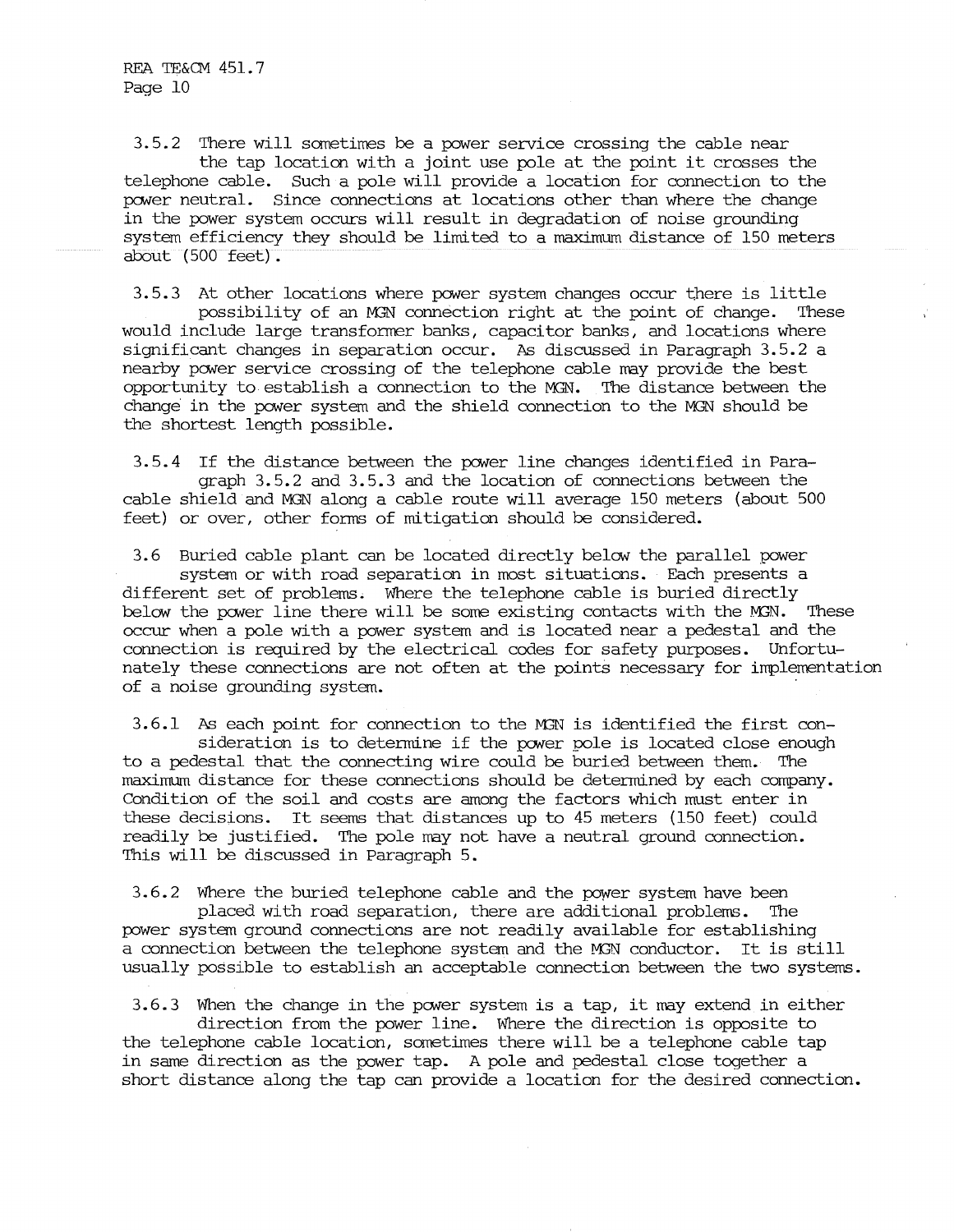3.6.4 There will sometimes be a power service crossing the buried cable near the tap location with a pole located near the telephone cable pedestal. This can provide a location for connection to the pcwer system neutral conductor. Since connections at locations other than where the pcwer system change occurs will result in sane degradation of noise grounding system efficiency they should be limited to a maximum distance of 150 meters (about 500 feet).

3.6.5 At other locations where pcwer system changes occur there is slight chance of establishing a connection to the MGN right at the point of change. These would include large transformer banks, capacitor banks and locaticns where significant changes in separation occur. As discussed in Paragraph 3.6.4 a nearby power service crossing of the cable nay provide the best opportunity to establish a connection to the M3N. The distance between the change in the pcwer system and the shield connection to the MGN should be the shortest length possible.

3.6.6 If the distance between the pcwer line changes identified in Paragraph 3.6.4 and 3.6.5 and the location of connections between the cable shield and M3N' along a cable route will average 150 meters (about 500 feet) or over other forms of mitigation should be considered.

3.7 The last step is to determine the distance separating the various connections between the cable shield and the MGN. Where the distance is greater than 610 meters (2000 feet) a connection should be established near the midpoint. This will reduce the noise which will result if the cable shield is accidently opened.

# 4. INSTALLATICN

4.1 There are no special techniques required during the installation of connections to the power sytem MGN conductor for reduction of power influence. The work could start at any point along the route. There are sane suggested steps which can provide infornation that can lead to monetary savings.

WARNING: Potential differences between the shield and pcwer neutral can be hazardous. They should be treated as high voltage conductors at all times.

4.2 At locations where it is necessary to bury the connecting wire a

long distance 45 meters (150 feet), or more it is suggested a temporary connection be established by laying the wire on the ground surface. Measure the power influence at the far end of the cable to determine the effect of the connection. If the power influence is reduced by  $2-3$  dB or more the wire should be buried and a pernanent connection established. Should the reduction by less than 2 dB look for a point nearby where the connection can be made without the expense of a long burial.